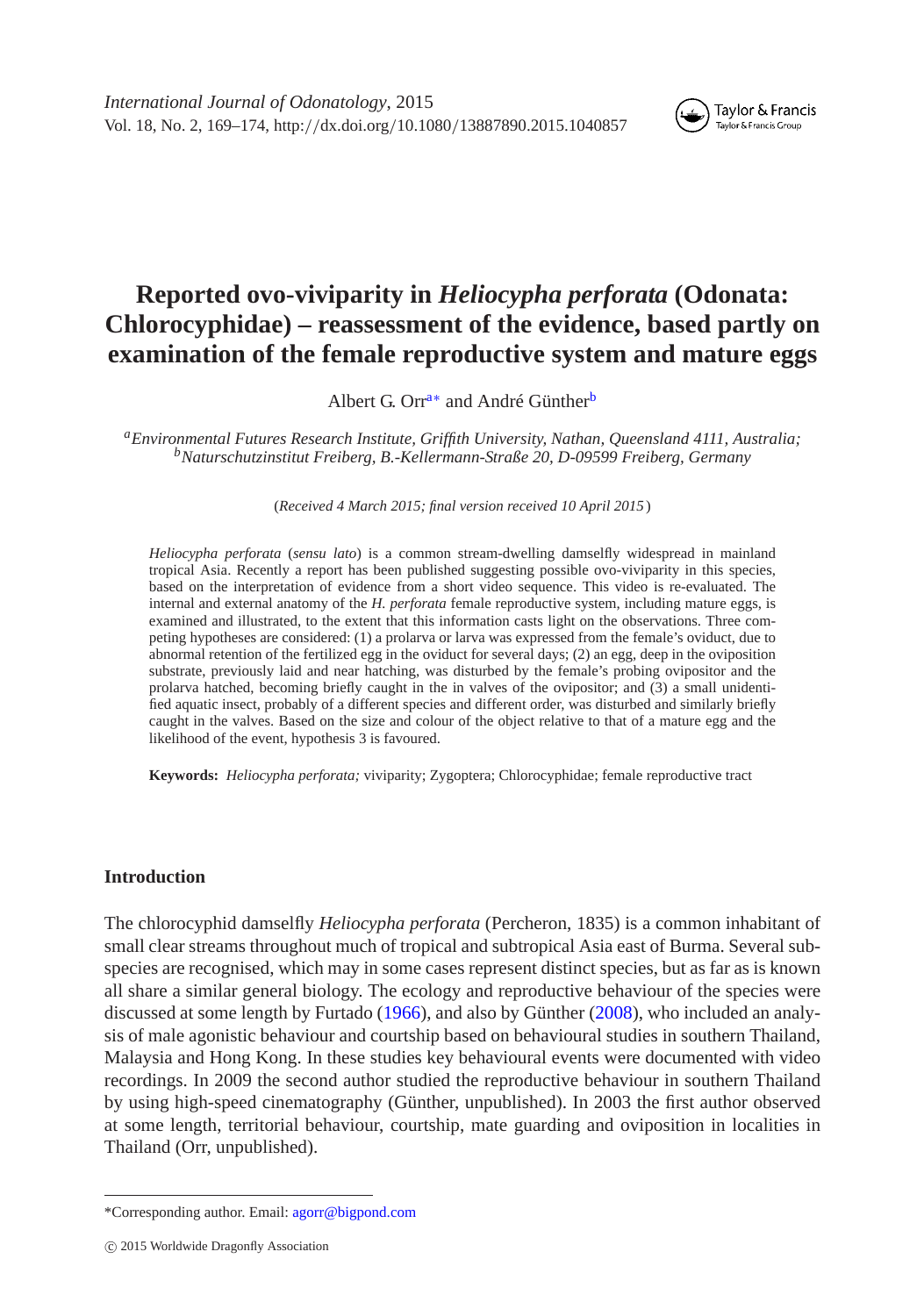#### 170 *A.G. Orr and A. Günther*

As with many Oriental region chlorocyphids (Orr, [1996\)](#page-5-2), males of *H. perforata* maintain territories around oviposition substrates, typically larger semi-submerged pieces of fallen timber, which they guard against rivals (Günther, [2008\)](#page-5-1). Females arriving at the substrate are typically courted at length by the male while perched (Günther, [2008](#page-5-1) and unpublished, Orr, unpublished). Receptive females accept matings, which are of about  $1-2$  minutes in duration, then commence laying. It is usual for the male to guard the female by perching nearby and driving off other males, at least for 15–30 minutes. It is also common for newly arrived females to repulse a courting male by a clear rejection display (similar to that figured for *Libellago semiopaca* Selys by Orr, [2009\)](#page-5-3), and ovipositing females often congregate in groups, which may include other chlorocyphid species, where they are seldom subjected to unwanted attention from males. Once established at an oviposition site females often remain for more than one hour (Orr, unpublished).

Recently, a claim was made of possible ovo-viviparity in *H. perforata* based on video evidence of an ovipositing female in south-western China (Dayananda & Kitching, [2014a\)](#page-5-4). This claim, even as a report of an aberrant or pathological event, is so extraordinary it deserves close examination. The authors have provided for public scrutiny the video footage on which these claims are based. Here we analyse this footage in detail, and also provide information on the genital anatomy and egg morphology of female *H. perforata*, which adds considerably to the forensic analysis of the images. We examine, in turn three conflicting hypotheses: (1) a prolarva or larva was expressed from the female's oviduct, due to abnormal retention of the fertilized egg in the oviduct for several days allowing time for maturation; (2) an egg, deep in the oviposition substrate, previously laid and near hatching, was disturbed by the probing ovipositor and the prolarva hatched, becoming briefly caught in the valves of the female's ovipositor; and (3) a small unidentified aquatic insect probably of a different species and different order was disturbed and similarly briefly caught in the valves.

## **Material and methods**

Video footage provided by Dayananda and Kitching [\(2014b\)](#page-5-5) was viewed frame by frame by AGO using Quicktime 10.4 (Apple Inc., Cupertino, CA, USA) on a MacBook Pro using a 15 inch Retina display (5 million pixels) and by AG using QuickTime Player version 7.7.1 (Apple Inc.) and a 21.5". BenQ display E2200HD DVI (1920  $\times$  1080 pixels). Dayananda and Kitching [\(2014a\)](#page-5-4) do not state the equipment used, nor other technical details, but analysis showed the film speed was 25 fps (frames per second).

Female anatomy and egg morphology was studied by AGO using a Wild dissecting microscope (max magnification  $\times$  50) and a specimen from northern Thailand, collected while ovipositing, preserved in kerosene-acetic acid solution (KAA; see Gibb & Oseto, [2006,](#page-5-6) p. 44) and dissected in 30% alcohol; collection data are as follows: THAILAND, Chiang Mai, Hangdong-Samoeng Rd., Ban Pong, Huay Mae Ta Chang at Lanna Resort, 20 March 2003–18° 45' 16" N, 98° 52′ 40″ E, alt. 380 m, leg A.G. Orr.

# **Female anatomy and egg morphology**

The anatomy of the zygopteran female genitalia has been described by Tillyard [\(1917\)](#page-5-7), Westfall and May [\(1996\)](#page-5-8) and more recently by Matushkina and Lambret [\(2011\)](#page-5-9) and Matushkina and Gorb [\(2002\)](#page-5-10). These publications use slightly varying terminology but that of Westfall and May [\(1996\)](#page-5-8) is used here.

In *H. perforata* the main paired elements of the ovipositor are the outer sheathing valve bearing a sensory stylus subterminally, and the long curved, sickle-like posterior gonapophysis which in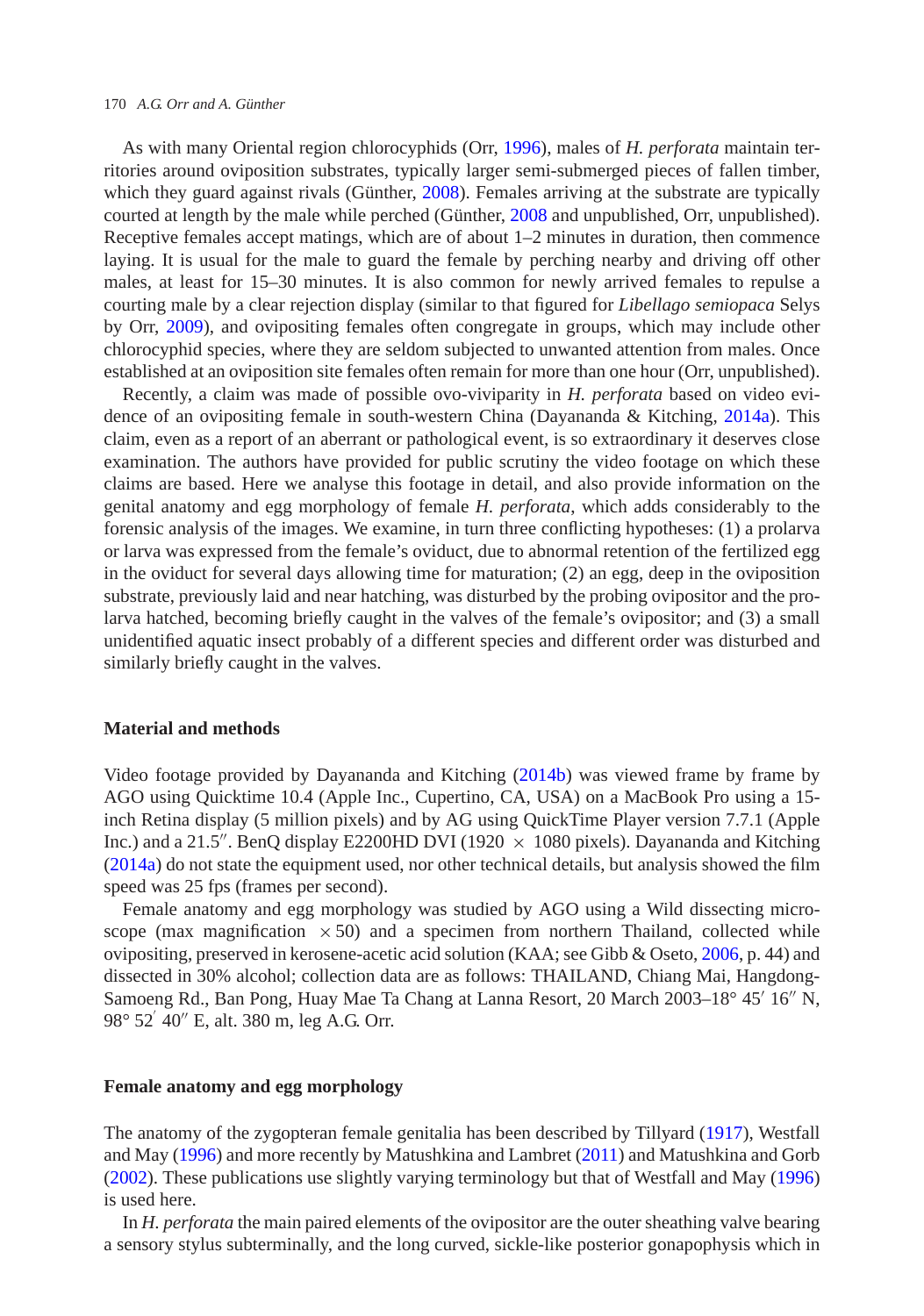

Figures 1–2. (1) Detail of posterior abdominal segments of *H. perforata* female, showing ovipositor in resting position; egg and organism from Dayananda and Kitching [\(2014a\)](#page-5-4) shown to right (scale bar 1 mm). (2) Parasagittal section of posterior abdominal segments of *H. perforata* female, showing the relation of the oviduct and spermatheca to the ovipositor (scale bar 1 mm).

conjunction with the valves forms the egg tube and the shorter anterior gonapophysis (Figure 1). The function of these structures has recently been discussed in *Lestes macrostigma* (Eversmann, 1836) by Matushkina and Lambret [\(2011\)](#page-5-9) and more generally in Zygoptera by Matsukina and Gorb [\(2002\)](#page-5-10). In particular the stylus of the valve was shown to have an important sensory function, as earlier recognised by Tillyard [\(1917\)](#page-5-7). *Heliocypha perforata* differs somewhat from other Zygoptera that have been studied in detail in that the anterior gonapophysis is considerably reduced. Figure 1 also shows a mature egg, dissected from the female, and an outline of the organism shown in the video of Dayananda and Kitching [\(2014a\)](#page-5-4), both at the same scale as the main drawing.

The relationship between the external structures and distal part of the internal genitalia is shown in parasagittal section in Figure 2, with some simplification of the skeletal anatomy at the base of the ovipositor. The spermatheca was extremely simple and packed with sperm. In general in Chlorocyphidae two small spermathecal appendices are developed as shallow buds (Orr, unpublished data) and it is possible in the present case that the dense packing with sperm has obliterated the junction between these and the bursa copulatrix. To clarify this point a series of specimens should be dissected. A mature egg is shown entering the common oviduct as it nears the position in which insemination will occur, and outside, a mature egg on the same scale.

When the ovipositor is deployed its separate parts become more obvious as seen in the video (Figure 3). Figure 4 shows a detail of frame 649 (25.96 s), in which the organism identified by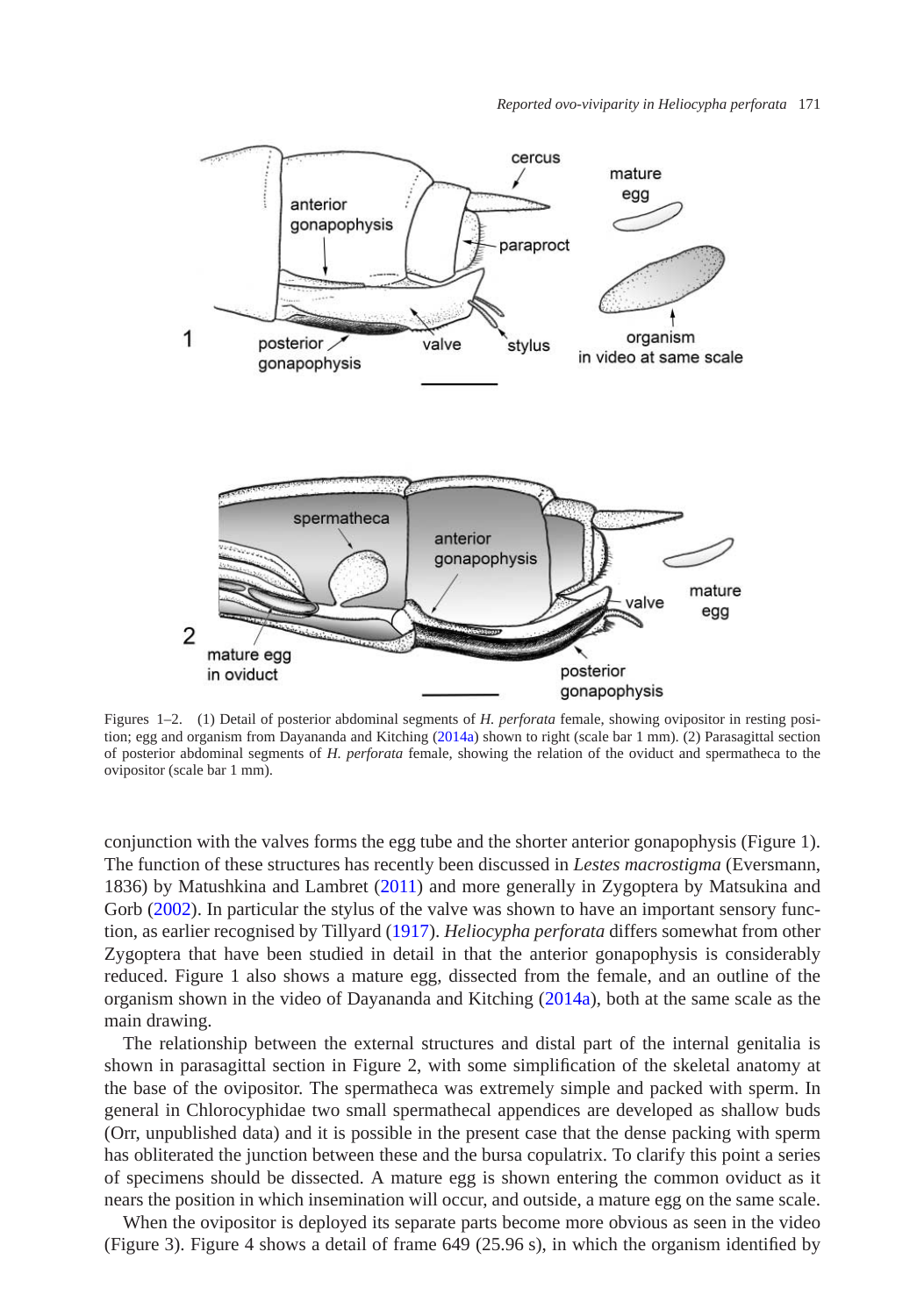

Figures 3–4. (3) Ovipositor in action, just before being inserted into wood (traced from Dayananda & Kitching, [2014b\)](#page-5-5). (4) Detail of frame 649, traced from Dayananda and Kitching [\(2014b\)](#page-5-5), showing organism purporting to represent newly eclosed larva or prolarva.

Dayananda and Kitching [\(2014a\)](#page-5-4) is shown trapped in the valves next to a mature egg drawn at the same scale for comparison.

### **Analysis of video**

The events shown in the video are interpreted in detail in Table [1.](#page-4-0) By this analysis the organism previously suggested to be a prolarva or larva is considered to be a larger non-odonate invertebrate, possibly a coleopteran larva.

## **Discussion**

The only plausible circumstance in which regular ovo-viviparity could function would be if the females were parthenogenetic. We reject immediately this possibility, and indeed Dayananda and Kitching [\(2014a\)](#page-5-4) are equivocal about it. Not only are the ecological conditions unlikely to select for this rare phenomenon, the female is guarded by a male, who very likely had mated with her.

Of the more likely explanations, this leaves three hypotheses that might reasonably be considered:

1. Aberrant ovo-viviparity; that is to say, ovo-viviparity by a rare accidental event, such as a fertilized egg having been lodged in the oviduct for several days prior to the incident, or by some other pathology. Firstly it should be noted that the oviduct is quite short between the spermatheca and the lumen opening into the valves (Figure 2). It is difficult to see how such an elongated egg could become lodged sideways. It is equally unlikely that the female would voluntarily retain the egg within her reproductive tract for the 4–5 days until hatching, and likewise difficult to see how a female may have been prevented from ovipositing by males. Female odonates regularly mate to gain access to oviposition sites. If need be they will accept mating even when their spermatheca is full (Waage, [1984\)](#page-5-11). Chlorocyphid females with mating systems of the sort found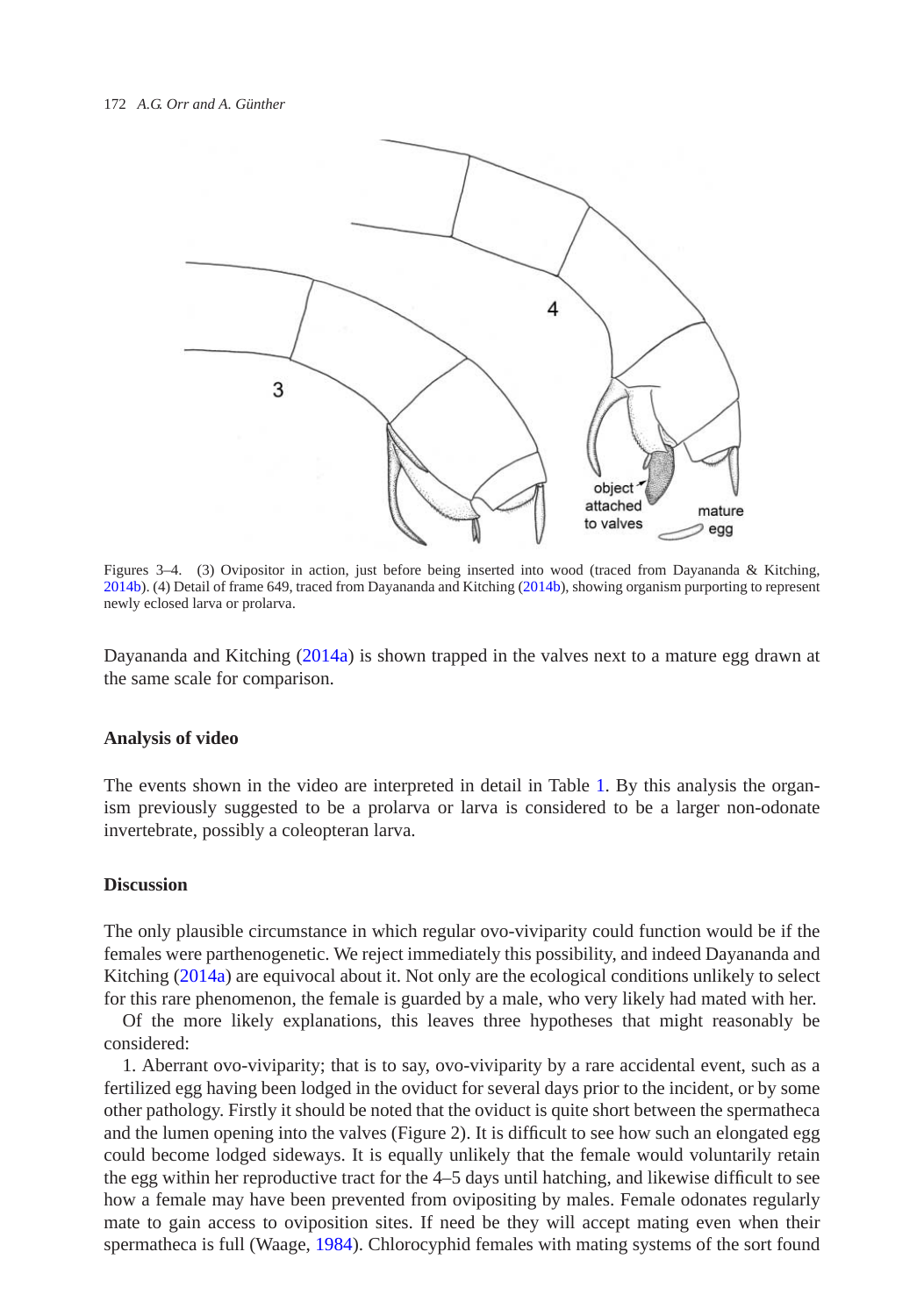| Time $(s)$ (frame #)   | Action                                                                        |
|------------------------|-------------------------------------------------------------------------------|
| $0 - 7.96$             | Opening title                                                                 |
| $(H1-199)$             |                                                                               |
| $8.00 - 11.16$         | Oviposition obscured behind stick                                             |
| $(\text{\#}200 - 279)$ |                                                                               |
| $11.20 - 14.16$        | Oviposition probing in plain view                                             |
| $(+280 - 354)$         | Small insect on surface disturbed                                             |
| $14.20 - 20.24$        | Probing moved back by extension of abdomen and again obscured behind stick    |
| $(#355 - 506)$         |                                                                               |
| 20.28-25.84            | Concerted deep probing in plain view                                          |
| $(\#507 - 646)$        |                                                                               |
| 25.88-27.40            | Retracts ovipositor with large elongate dark object attached to end of valves |
| (#647–685)             |                                                                               |
| 27.44-29.32            | Drags ovipositor with object to side and washes off, raises abdomen free      |
| $(#686 - 733)$         |                                                                               |
| 29.36-41.00            | No adult odonates, but small organism visible moving on surface of wood       |
| $(#734 - 1025)$        |                                                                               |
| 41.04 - 44.60          | Perched male depicted, probably guarding mate                                 |
| $(H1026 - 1115)$       |                                                                               |
| 44.64–73.32            | Close-up sequence of oviposition.                                             |
| $(H1116 - 1833)$       |                                                                               |
| 73.36-102.40           | No insects in film, slow motion replay and closing credits                    |
| $(H1834 - 2560)$       |                                                                               |

<span id="page-4-0"></span>Table 1. Analysis of actions throughout video sequence for time periods and frame numbers (#) measured from first frame (film speed 25 fps), video footage from Dayananda and Kitching [\(2014b\)](#page-5-5).

in *H. perforata* are normally able to gain access to oviposition sites without mating even when harassed by males (Günther, [2008;](#page-5-1) Orr, [2009,](#page-5-3) AGO, AG pers. obs.).

However without engaging in further speculation, it must be pointed out that the organism photographed, is at least eight times the volume of a mature egg, and also sclerotized (Figure 4). The prolarva would be about the same size as the egg, and probably pale creamish in colour, that is to say, unsclerotized. It must be acknowledged that the egg may increase in size slightly after oviposition as noted by Corbet (1999, p. 50): "Eggs commonly increase in linear dimension between oviposition and hatching. Those of *Calopteryx virgo* increased by about 10% (Degrange 1974) *...* . " Therefore we might expect a slight increase in the size of the egg from that shown in Figures 1, 2 and 4, but this would not be nearly enough to match in size the organism depicted by Dayananda and Kitching [\(2014a\)](#page-5-4). Even if the organism were a first instar larva (i.e. second instar, *sensu* Corbet, [1999\)](#page-5-12), it would be only slightly larger. Tillyard (1917, p. 68) illustrates the hatching of the larva of *Anax papuensis* Burmeister from which it can be calculated that the larva is about 25% longer than the original egg, an increase presumably mainly resulting from absorption of water. If it hatched within the female's body it would have had no chance to find nourishment in order to grow beyond this size. The female tract is, like other chlorocyphids examined by the first author, extremely simple and unspecialized. On this basis we can definitely reject the ovo-viviparity hypothesis.

2. An egg laid several days previously (presumably) by another female induced to hatch on contact with ovipositor: for the reasons given above, especially the size of the organism which is trapped in the tips of the valves, this cannot be a pro-larva and hence the hypothesis is rejected.

3. Some other organism, possibly a coleopteran larva, has become wedged in the valves of the female and she has disengaged with it. It is certainly animate, and may well be the same as the indistinct creature seen in frames 734–1025 at 29.36–41.00 s. It appears to have appendages, but the resolution is too poor to be certain of this.

If this interpretation is accepted, the follow questions arise: What was the organism that was involved in the encounter? How did it become entangled with the valves of the female damselfly?